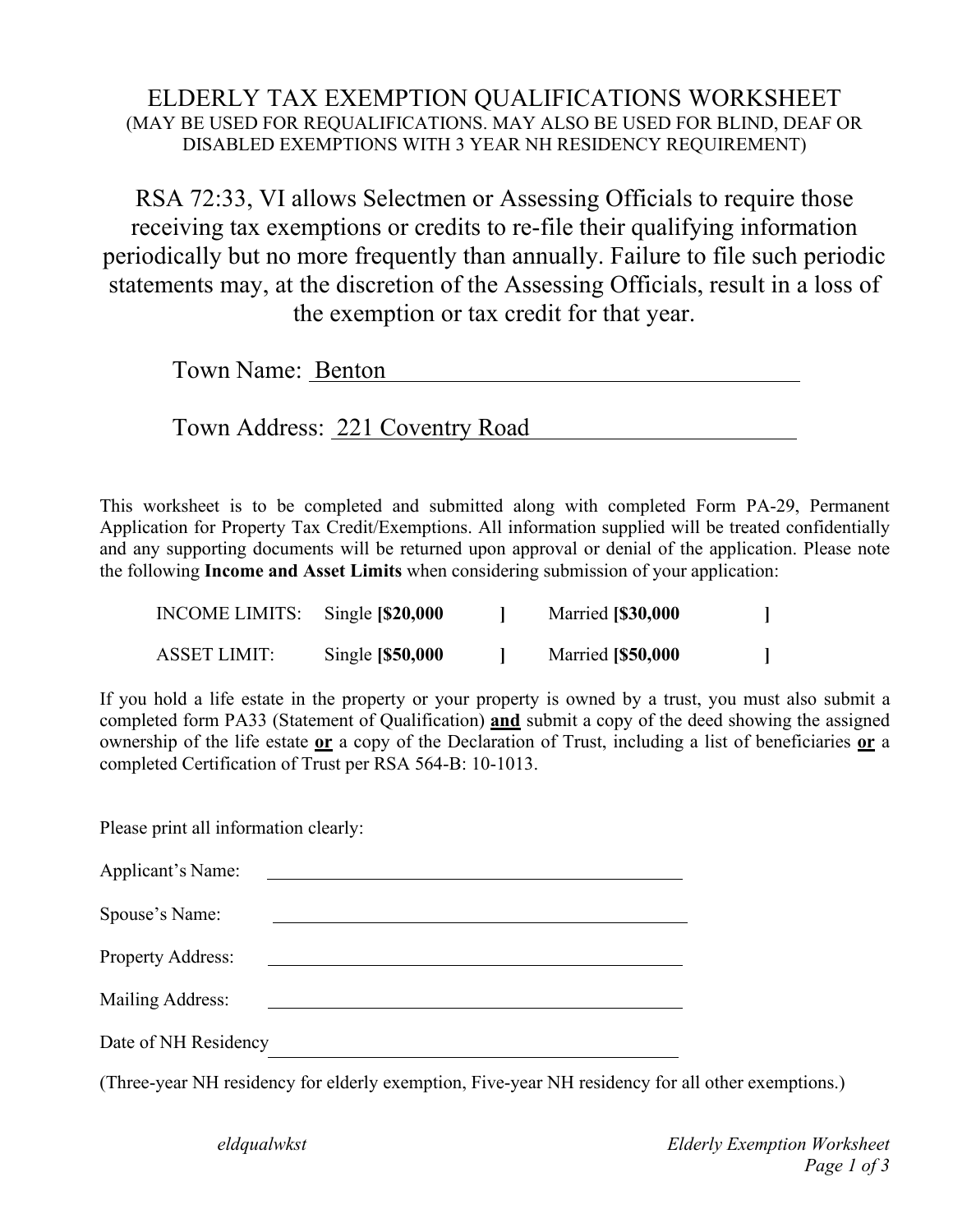## **INCOME:**

Please list the source and amount of all income for year for both you and your spouse.

| <b>SOURCE: (Net Income)</b> | <b>Applicant:</b> | <b>Applicant's Spouse:</b> | <b>Supporting</b><br><b>Documentation</b> |  |
|-----------------------------|-------------------|----------------------------|-------------------------------------------|--|
| Social Security:            | $\mathbb{S}$      | $\mathcal{S}$              |                                           |  |
| Pension & Retirement        | $\mathbb{S}$      | $\mathbb{S}$               |                                           |  |
| Wages:                      |                   | $\mathbb{S}$               |                                           |  |
| Rental Income:              |                   | $\mathbb{S}$               |                                           |  |
| Other Income/Annuities:     | S.                | $\mathbb{S}$               |                                           |  |
| Interest Income:            | S.                | $\mathcal{S}$              |                                           |  |
| <b>TOTAL INCOME:</b>        | \$                | S                          |                                           |  |

If you have filed any of the following – please provide a copy.

- 1. Interest and Dividend tax return to the State of NH
- 2. Federal Income Tax Form
- 3. Any other documents as needed to verify eligibility

Check here if the applicant or applicant's spouse was not required to file a Federal Income Tax Return.

## **ASSETS:**

Please list all assets owned (Self & Spouse) Savings Accounts or Investments/Certificates: (CD's, Stocks & Bonds, IRA's, Annuities, Travel Trailers, Boats, Antiques, Cars etc.)

| <b>INSTITUTION NAME:</b> | TYPE:             | <b>VALUE/AMOUNT</b>                                          |
|--------------------------|-------------------|--------------------------------------------------------------|
|                          | $\text{Checking}$ | <u> 1989 - Johann Stein, mars an de Britannich (b. 1989)</u> |
|                          | Savings           |                                                              |
|                          | Savings           |                                                              |
|                          | <b>IRA</b>        |                                                              |
|                          | Other             |                                                              |
|                          |                   |                                                              |

*eldqualwkst Elderly Exemption Worksheet Page 2 of 3*